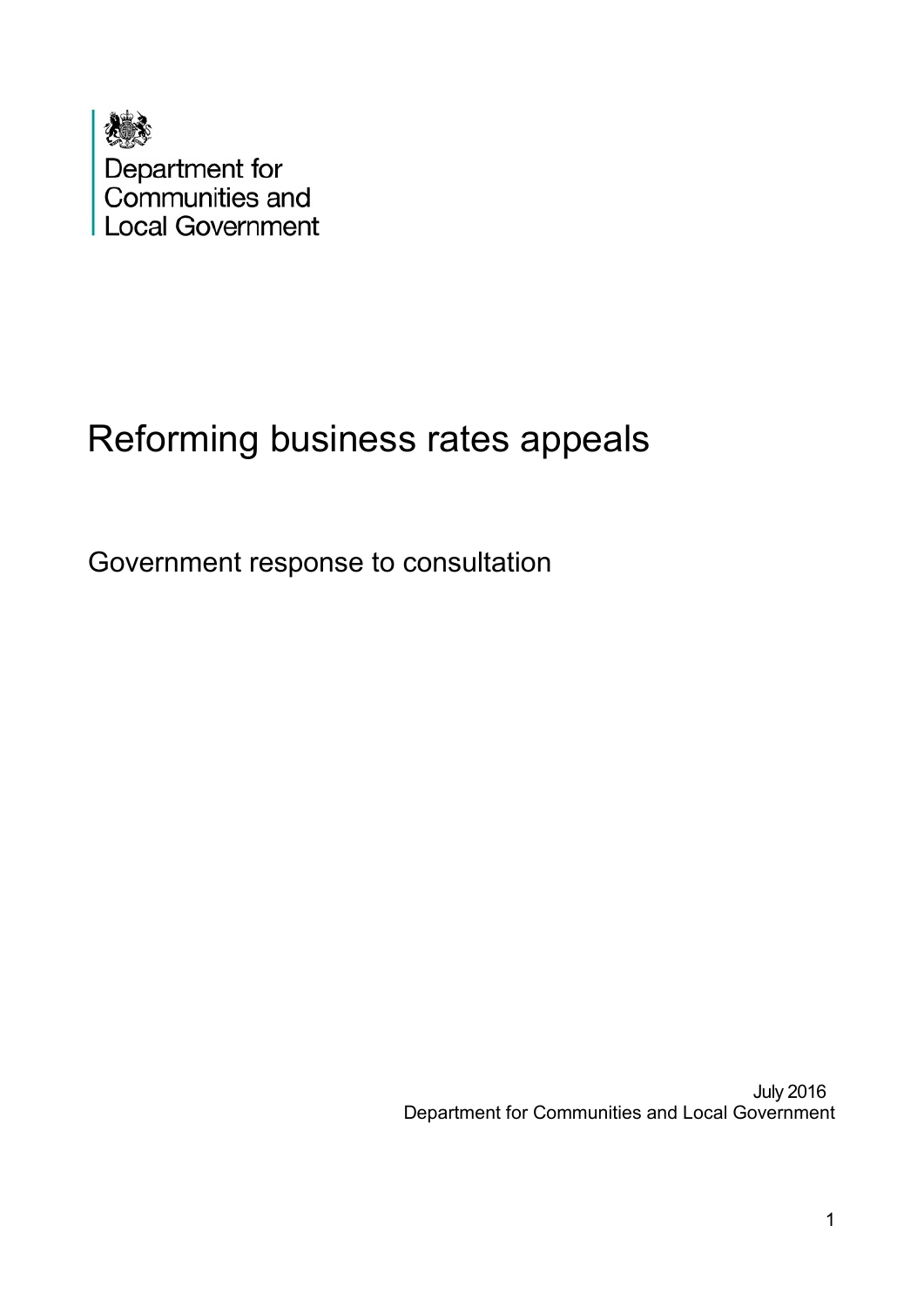

*© Crown copyright, 2016*

*Copyright in the typographical arrangement rests with the Crown.*

You may re-use this information (not including logos) free of charge in any format or medium, under the terms of the Open Government Licence. To view this licence[,http://www.nationalarchives.gov.uk/doc/open-government-licence/version/3/](http://www.nationalarchives.gov.uk/doc/open-government-licence/version/3/) or write to the Information Policy Team, The National Archives, Kew, London TW9 4DU, or email: [psi@nationalarchives.gsi.gov.uk.](mailto:psi@nationalarchives.gsi.gov.uk)

This document/publication is also available on our website at [www.gov.uk/dclg](http://www.gov.uk/dclg)

If you have any enquiries regarding this document/publication, complete the form at <http://forms.communities.gov.uk/> or write to us at:

Department for Communities and Local Government Fry Building 2 Marsham Street London SW1P 4DF Telephone: 030 3444 0000

For all our latest news and updates follow us on Twitter:<https://twitter.com/CommunitiesUK>

July 2016

ISBN: 978-1-4098-4860-8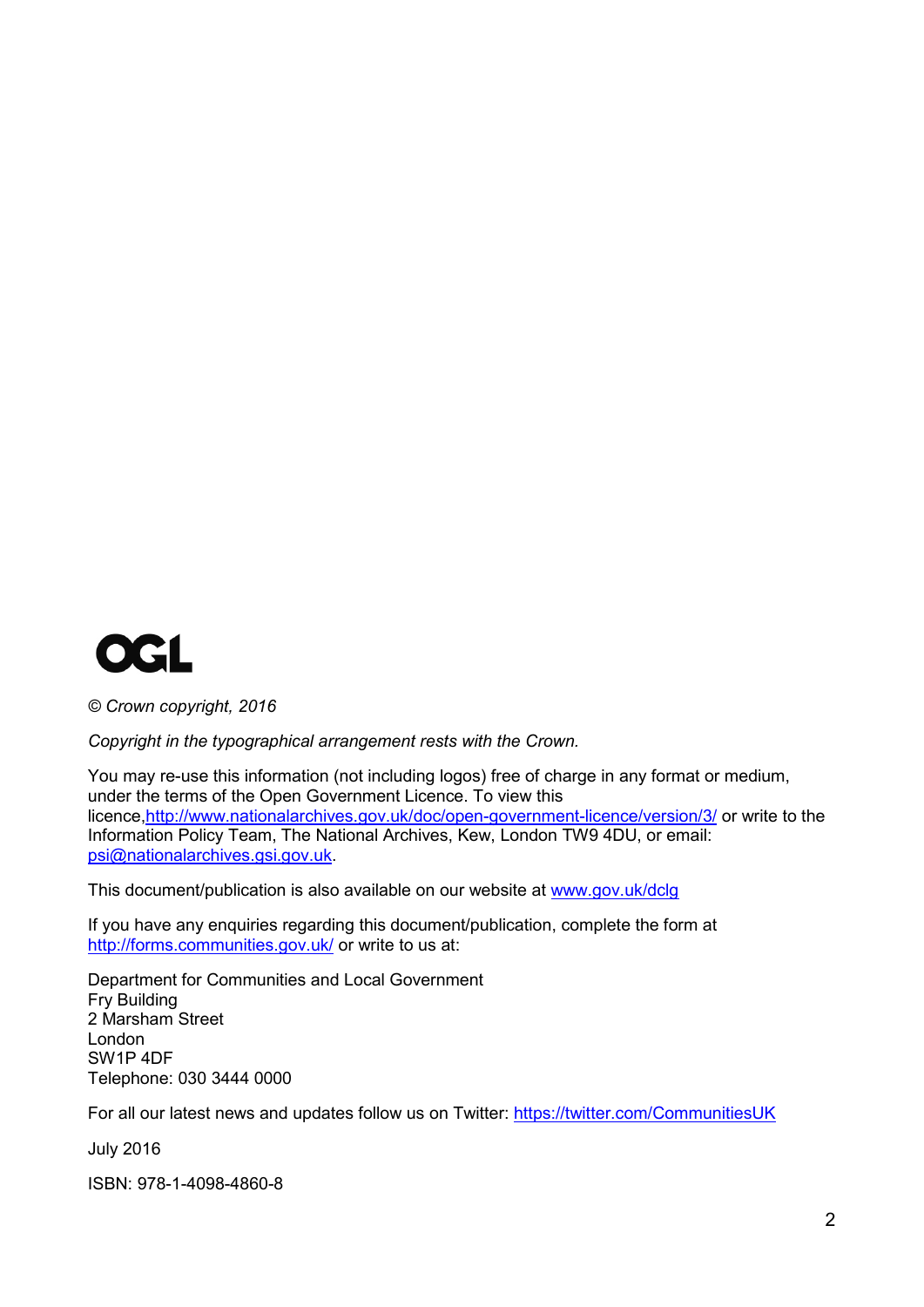### **Contents**

| <b>Introduction</b>                        | 4 |
|--------------------------------------------|---|
| Government response to consultation issues | 5 |
| <b>Next steps</b>                          |   |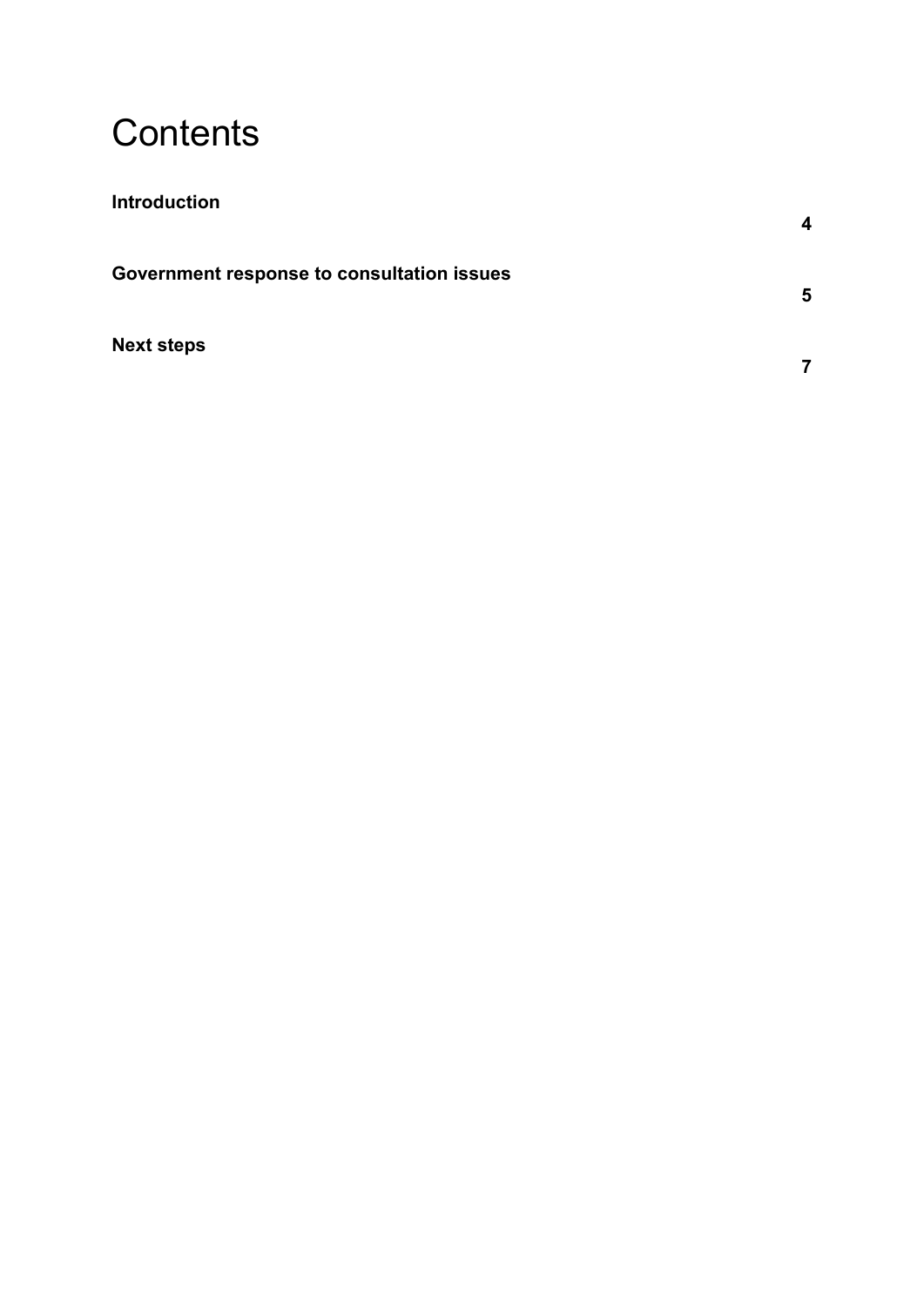## Introduction

- 1. The Government is committed to delivering an improved business rates (non-domestic rates) appeals system. There is widespread agreement that the current system is not working, especially for businesses. Too many appeals are held up for too long, creating costs and uncertainty for businesses and for local authorities.
- 2. The Department for Communities and Local Government's (DCLG) ["Check, challenge,](https://www.gov.uk/government/consultations/reforming-business-rates-appeals-check-challenge-appeal)  [appeal: Reforming business rates appeals"](https://www.gov.uk/government/consultations/reforming-business-rates-appeals-check-challenge-appeal) consultation sought views on proposals for a new three-stage approach to business rates appeals. The reforms aim to provide a system which is easier to navigate, particularly for small businesses or unrepresented ratepayers<sup>[1](#page-3-0)</sup>, with the emphasis on early engagement by all parties to reach a swift resolution. By setting out their issues fully and clearly early on, ratepayers will help the Valuation Office Agency (VOA) to respond promptly, cases will be resolved at an earlier stage, and any refunds due will be paid quickly.
- 3. The consultation closed on 4 January 2016 and we received 214 responses. As part of the consultation process, six roundtable discussions were held with a range of stakeholders. A summary of responses is published alongside this statement.
- 4. The overwhelming majority of respondents recognised the need for change. They also agreed the objectives of the reforms should be to put in place a swift, structured and transparent system, which promotes early engagement by all parties to resolve cases quickly. This clearly shows that a reformed appeals system is necessary and it will be delivered as part of the VOA's wider transformation programme to modernise services and reduce costs over time. The modernisation of the appeals system is an essential component of this transformation.
- 5. Responses from businesses and rating agents were however generally sceptical about the extent to which the proposals would achieve the aims of reform. This scepticism is driven in part by their view that ratepayers want more information about the basis of their rating valuation at an earlier stage in the process than is currently the case. Respondents also raised concerns that the VOA will be unable to rise to the challenge of reform, perhaps because of available resources; concerns which will be addressed through the Agency's transformation programme.
- 6. Responses also raised concerns over the detail of the processes and the maximum length of time the full three-stage process could take if a case was not resolved early in the process. Concerns were also raised about potential administrative burdens on business and the needs of small businesses in the process.
- 7. The Government is grateful for the views shared during the consultation process and has carefully considered all views in developing this response. This document now sets out decisions the Government has taken, as a basis for preparing draft regulations on appeals reform for consultation in the summer.

<span id="page-3-0"></span> $<sup>1</sup>$  'Ratepayers' is used as a shorthand in this document for the different classes of people who can</sup> enter the Check, Challenge, Appeal process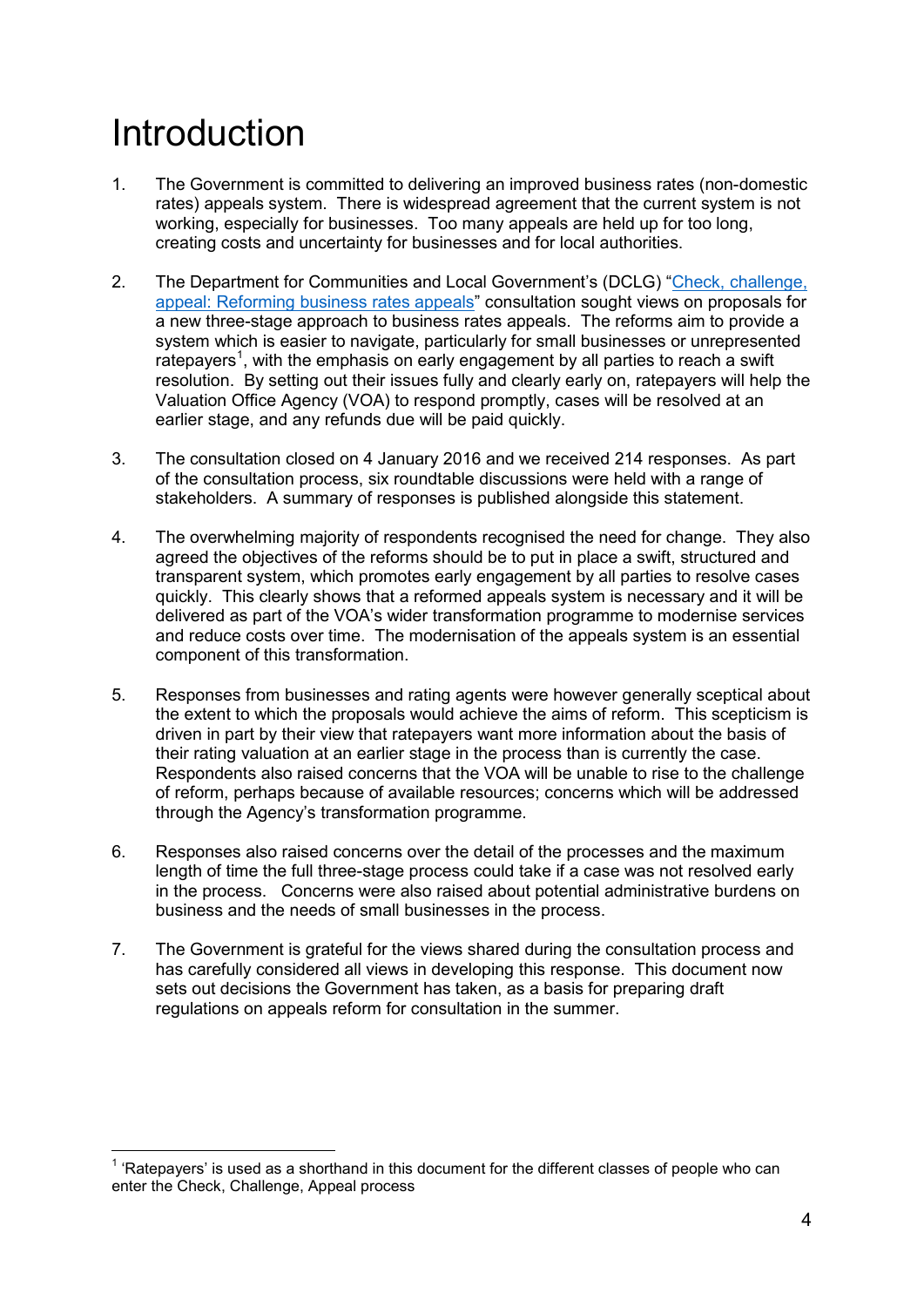### Government response to consultation issues

- 8. The Government shares the view of respondents that the availability of sufficient, tailored information, earlier than under the current system, will provide the basis for early and meaningful engagement between the VOA and ratepayers. This is the key to resolving appeals in a more efficient manner and is at the heart of the package of incentives and requirements in these reforms.
- 9. From Revaluation 2017 onwards, more property data will be available to ratepayers online than ever before; in addition to the detail published on "Summary Valuations", a verified ratepayer will be able to log into an on-line account to view additional facts held by the VOA about the property, such as the age of the property and age of any refurbishment, provision of heating, lifts or air conditioning, that the VOA have relied on in reaching their valuation.
- 10. The Government continues to take the view that ratepayers should initiate a Challenge by providing details about why it is being made, in order that the issues under dispute can be established early on. This will allow the VOA to respond with a tailored package of information and will allow the VOA (and ultimately the Valuation Tribunal for England - VTE) to deploy resources more efficiently than it is able to do at present and thus provide an improved service. The Government considers this can be achieved without imposing unrealistic burdens on ratepayers, including those who may be small businesses or unrepresented.
- 11. Having regard to the responses received, the Government therefore proposes to proceed on the following basis:
	- a streamlined process will enable verified ratepayers to enter the Challenge stage immediately if they have confirmed, within the last 4 months, that property specific details held by the VOA are correct. This confirmation will be made easily via an online account that enables the ratepayer to log on and confirm that facts relevant to their valuation, held by the VOA, are correct. For the vast majority of ratepayers who can confirm the details are current and correct, we expect this will be a simple and swift element of the process
	- in some cases ratepayers will disagree with the facts held by the VOA and will offer an alternative at the Check stage. The VOA will aim to respond fully to the ratepayer's alternative, in the great majority of such cases within 3 months. The Government will initially maintain a statutory right for ratepayers to move directly to Challenge after 12 months even if the facts are not yet agreed with the VOA. This will enable a ratepayer to move forward in the small minority of cases which cannot be resolved quickly and where an extension to the timescale has not been agreed, thus providing an important safeguard for ratepayers. Performance levels and time limits will be reviewed as the new system beds in, with the aim of reducing them over time where possible
	- ratepayers considering challenging their rating list entry will be able to view, confirm or amend the property details held by the VOA as often as they wish using the new online account and the most recent confirmation or amendment will be the one taken forward to the Challenge stage if the ratepayer decides to do so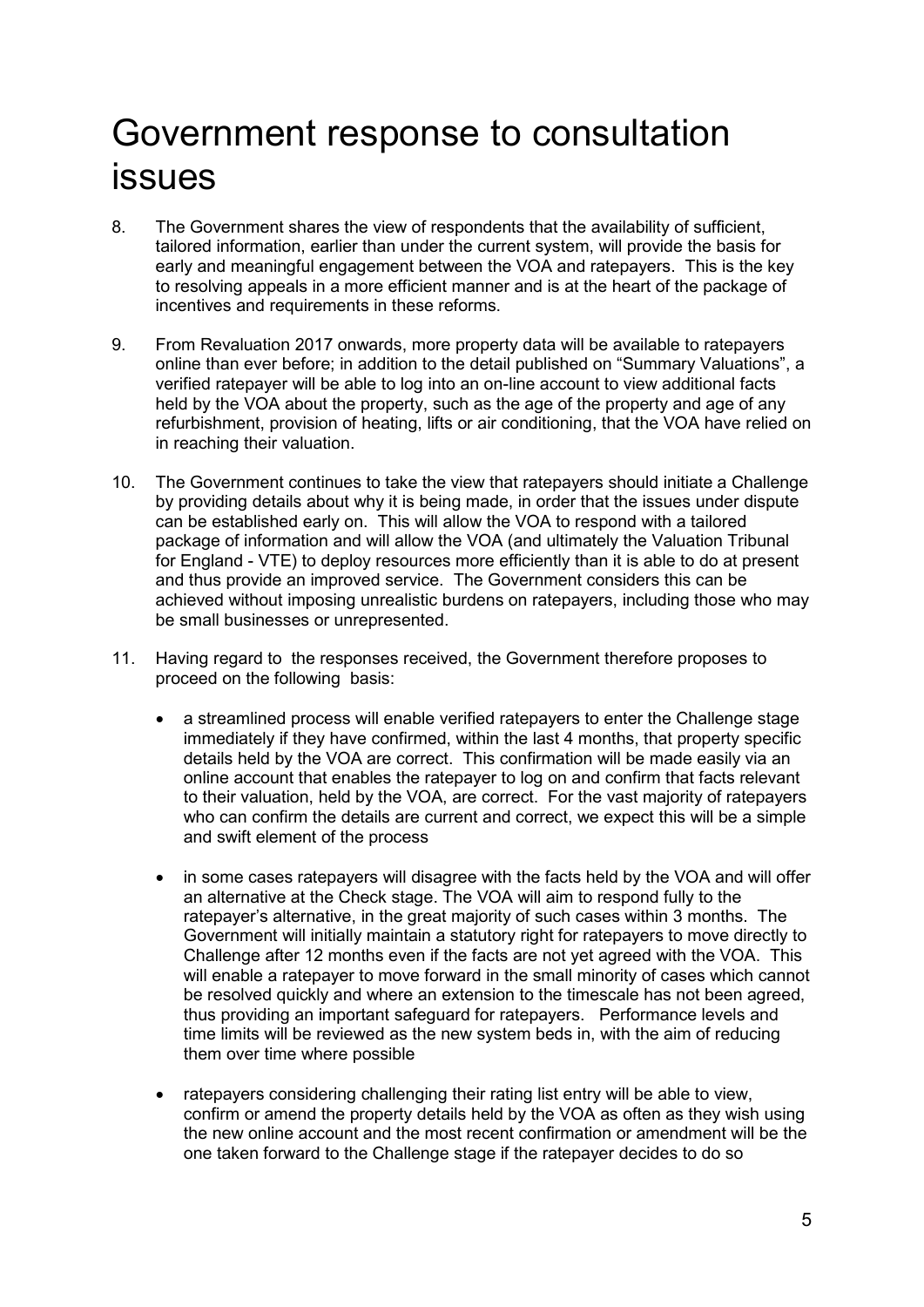- ratepayers who enter the Challenge stage will need to provide:
	- i. grounds for the Challenge
	- ii. an alternative rating list entry
	- iii. evidence or other relevant information and a statement explaining why that evidence or information supports the proposed alternative rating list entry.

In practice this will mean that the VOA will need the information that the ratepayer has relied on to make their Challenge. This may be rental details, valuations of similar properties, photographs or other documents that they have access to and have used to help them make their case. Wherever possible, the VOA will seek to amend the rating list entry at this point if the evidence presented shows the rating list entry was incorrect. This means it is vital that ratepayers provide meaningful and complete information, which will help the VOA reach a view

- if the VOA does not agree the alternative rating list entry proposed they will provide, as soon as practicable, tailored information and evidence that responds fully to the evidence and alternative rating list entry provided by the ratepayer. This, together with the information available at Revaluation 2017, will mean that ratepayers have access to much more information, much earlier in the process than under the current system
- during the Challenge stage, the ratepayer will have opportunity to respond to any information and evidence that is put forward by the VOA
- the statutory right for ratepayers to move from Challenge to Appeal to the VTE will remain at 18 months. This will allow time for Challenges to be dealt with effectively and to resolve the more complex cases. This is not a time limit or a target for resolving cases, but protection for ratepayers to move to Appeal in the minority of cases where the VOA might not have completed consideration of the issues. The Government and the VOA fully expects the bulk of cases to be resolved well before this point. Ratepayers may however agree to extend the time for VOA to consider their Challenge beyond the 18 month trigger point if they choose. Performance levels and time limits will be reviewed as the new system beds in, with the aim of reducing them over time where possible
- if an agreement has not been reached between the parties during the Challenge stage, the VOA will issue a decision letter setting out a summary of their decisions on outstanding matters, with the reasons for their decision. This will formally end the Challenge stage and the ratepayer will have 4 months in which to lodge an appeal against the VOA's decision should they wish to do so
- in order to provide an incentive for full disclosure by both parties at the Challenge stage, and thus help ensure that only those cases on which there are still matters of dispute reach the VTE and do so in good order, the scope for parties to introduce new matters or evidence at Appeal will be constrained. That is why it is important the ratepayer provides all the evidence they are relying on at the start of the Challenge stage
- there will be no charges at Check or Challenge stage, where it is our expectation that the majority of cases will be resolved. Ratepayers will only be charged fees at Appeals stage and where an appeal is successful the full fee will be refunded. We propose a maximum fee at the level of £300. This will increase the incentives for early and full engagement. It will also help to reduce the large number of speculative appeals which clog up the system for everyone else